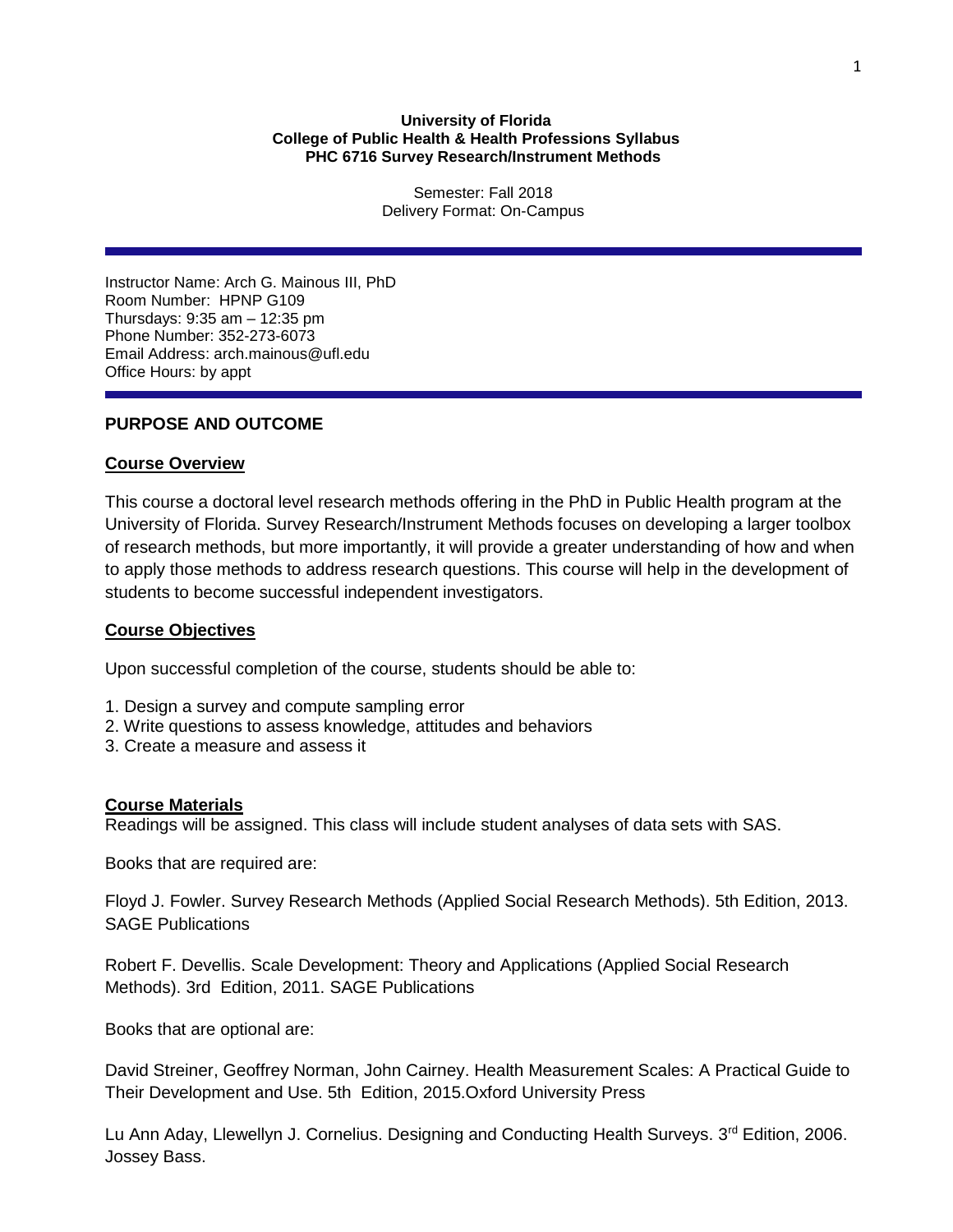# **Strategy to meet the course objectives**

Assessment of the degree to which course objectives and competencies are achieved will be by means of

- One exam
- Class presentations and affiliated papers
- Class attendance, preparation, and participation

# **DESCRIPTION OF COURSE CONTENT**

# **Topical Outline/Course Schedule**

| Week           | Date(s)      | Topic(s)                                        |
|----------------|--------------|-------------------------------------------------|
|                | August 23    | Introduction/Syllabus/Experience                |
| $\overline{2}$ | August 30    | Utility and Application of Questionnaires       |
| 3              | September 6  | Survey Design and Sampling Frames               |
| 4              | September 13 | Sampling Error and Sample Size                  |
| 5              | September 20 | <b>Question Writing</b>                         |
| 6              | September 28 | Scale and Measure Creation                      |
| 7              | October 4    | <b>Class Presentations</b>                      |
| 8              | October 11   | Scale and Measure Creation                      |
| 9              | October 18   | I am gone—Maybe a guest lecturer                |
| 10             | October 25   | Issues in fielding a survey                     |
| 11             | November 1   | <b>Factor Analysis and Principal Components</b> |
| 12             | November 8   | <b>Validation of Measures</b>                   |
| 13             | November 15  | <b>Class Presentations</b>                      |
| 14             | November 22  | Thanksgiving                                    |
| 15             | November 29  | Potpourri and Review                            |
| 16             | December 6   | <b>Reading Day</b>                              |
| Finals         |              | <b>Final Exam</b>                               |
| Week           |              |                                                 |

The topical outline may vary based on the progress of the class in grasping concepts.

# **ACADEMIC REQUIREMENTS AND GRADING**

**Grading**

# **Grading Components**

*Exams (50%)*

There will be a final exam.

*Presentations/Written Analysis (50%)*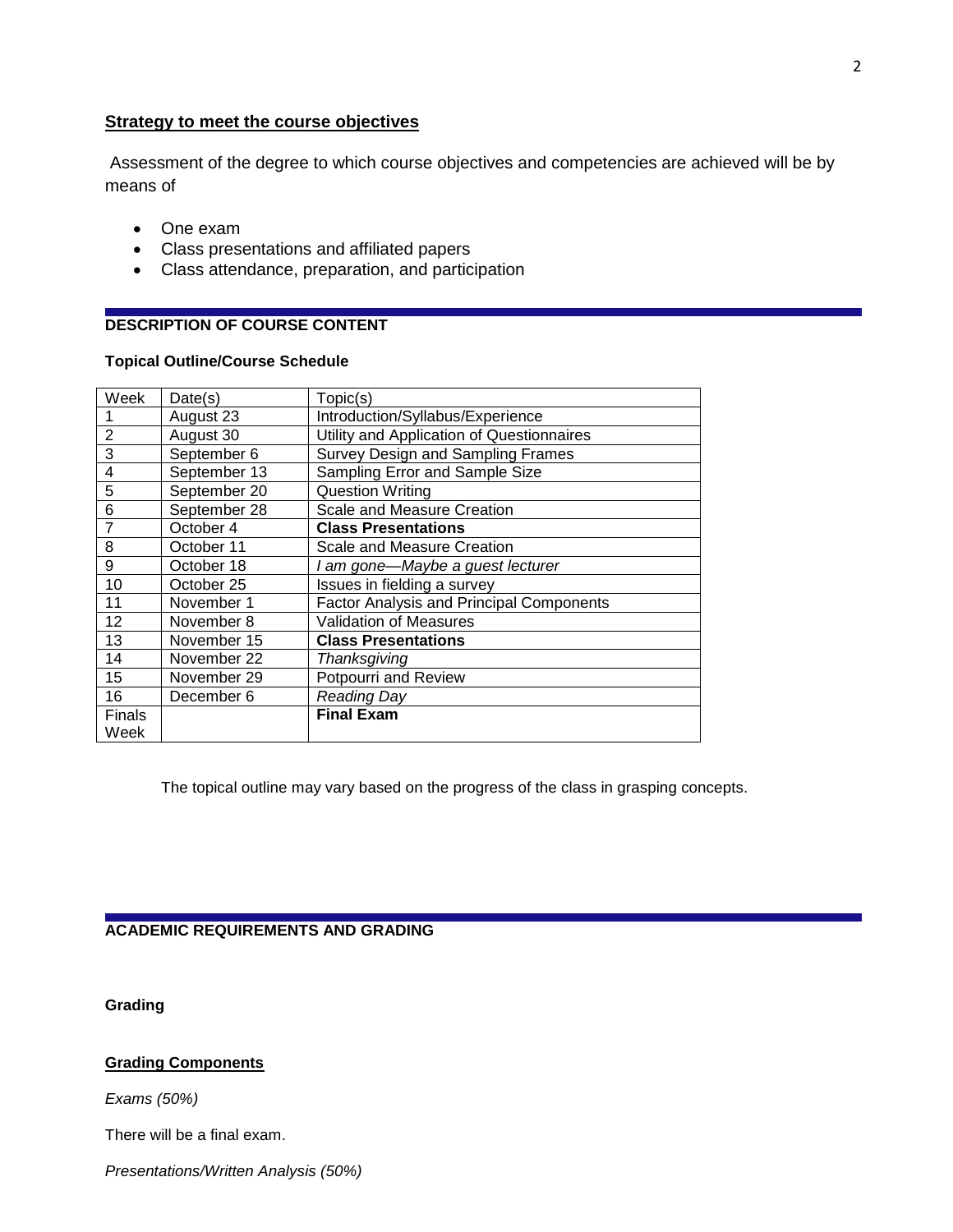#### *Late papers will not be accepted*.

Point system used (i.e., how do course points translate into letter grades).

| <b>Points</b><br>earned | $93-$<br>100   | $90 -$<br>92 | $87 -$<br>89 | 83-<br>86 | 80-<br>82 | 77<br>79     | 73-<br>76 | 70-<br>72<br>≁   | $67 -$<br>69 | 63-<br>66 | 60-<br>62 | <b>Below</b><br>60 |
|-------------------------|----------------|--------------|--------------|-----------|-----------|--------------|-----------|------------------|--------------|-----------|-----------|--------------------|
| Letter<br>Grade         | $\overline{A}$ | $A-$         | $B +$        | D         | B.        | $\sim$<br>J. | ⌒<br>ັ    | $\sim$<br>$\sim$ | υ÷           | L         | -<br>יש.  | -<br>–             |

Please be aware that a C- is not an acceptable grade for graduate students. In addition, a grade of C counts toward a graduate degree only if an equal number of credits in courses numbered 5000 or higher have been earned with an A.

| Letter        |     | А-   | B+   | Ð<br>о | B-   | C+   | ◠<br>ັ        | ◠<br>ີ ພ− | D+   | М  | D-   | E   | <b>WF</b> |     | <b>NG</b> | $\bullet$<br>ာ- |
|---------------|-----|------|------|--------|------|------|---------------|-----------|------|----|------|-----|-----------|-----|-----------|-----------------|
| Grade         |     |      |      |        |      |      |               |           |      |    |      |     |           |     |           |                 |
| Grade         | 4.0 | 3.67 | 3.33 | 3.0    | 2.67 | 2.33 | $\sim$<br>2.0 | .67       | 1.33 | .0 | 0.67 | 0.0 | 0.0       | 0.0 | 0.0       | 0.0             |
| <b>Points</b> |     |      |      |        |      |      |               |           |      |    |      |     |           |     |           |                 |

For greater detail on the meaning of letter grades and university policies related to them, see the Registrar's Grade Policy regulations at:

<http://catalog.ufl.edu/ugrad/current/regulations/info/grades.aspx>

### **Exam Policy**

Exams will be delivered in the assigned time. Communication of issues is expected at least two weeks prior.

#### **Policy Related to Make up Exams or Other Work**

Make up work is at the discretion of the instructor and will only be offered under valid conditions and with advance coordination with the instructor.

### **Policy Related to Required Class Attendance**

It is expected that you will attend, prepare for, and participate in all class sessions. Personal issues with respect to class attendance or fulfillment of course requirements will be handled on an individual basis and should be addressed as soon as possible.

All faculty are bound by the UF policy for excused absences. For information regarding the UF Attendance Policy see the Registrar website for additional details: <https://catalog.ufl.edu/ugrad/current/regulations/info/attendance.aspx>

### **STUDENT EXPECTATIONS, ROLES, AND OPPORTUNITIES FOR INPUT**

#### **Expectations Regarding Course Behavior**

Cell phone use is not permitted in class. Some use of tablets or laptops may be appropriate, but is generally discouraged.

### **Communication Guidelines**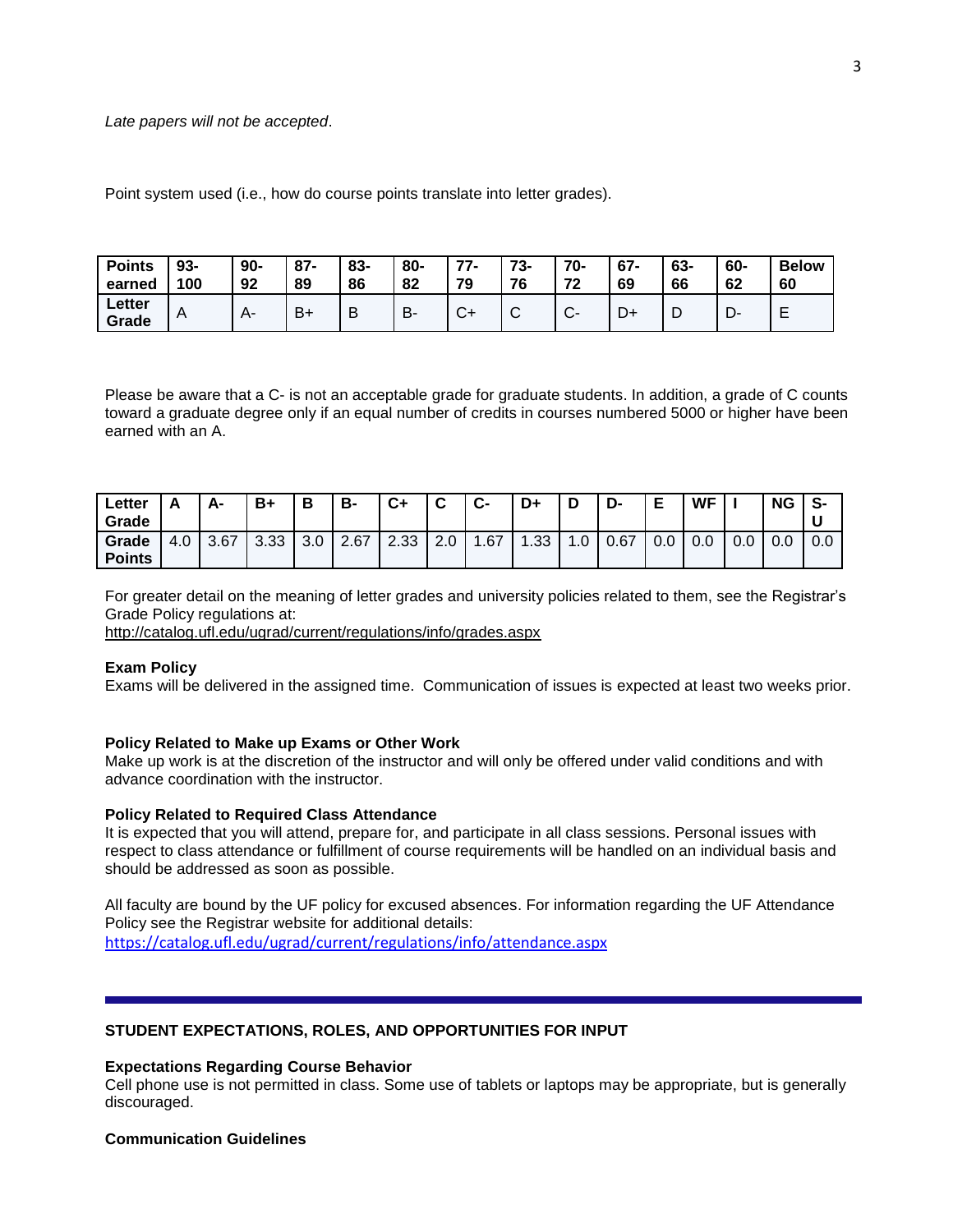Students will be expected to communicate with the instructor via official ufl email address. In the case of emergency, direct phone contact either via call or text is appropriate.

# **Academic Integrity**

Students are expected to act in accordance with the University of Florida policy on academic integrity. As a student at the University of Florida, you have committed yourself to uphold the Honor Code, which includes the following pledge:

# "**We, the members of the University of Florida community, pledge to hold ourselves and our peers to the highest standards of honesty and integrity**."

You are expected to exhibit behavior consistent with this commitment to the UF academic community, and on all work submitted for credit at the University of Florida, the following pledge is either required or implied:

# **"On my honor, I have neither given nor received unauthorized aid in doing this assignment."**

It is your individual responsibility to know and comply with all university policies and procedures regarding academic integrity and the Student Honor Code. Violations of the Honor Code at the University of Florida will not be tolerated. Violations will be reported to the Dean of Students Office for consideration of disciplinary action. For additional information regarding Academic Integrity, please see Student Conduct and Honor Code or the Graduate Student Website for additional details:

<https://www.dso.ufl.edu/sccr/process/student-conduct-honor-code/>

<http://gradschool.ufl.edu/students/introduction.html>

Please remember cheating, lying, misrepresentation, or plagiarism in any form is unacceptable and inexcusable behavior.

### **Online Faculty Course Evaluation Process**

Students are expected to provide feedback on the quality of instruction in this course by completing online evaluations at [https://evaluations.ufl.edu.](https://evaluations.ufl.edu/) Evaluations are typically open during the last two or three weeks of the semester, but students will be given specific times when they are open. Summary results of these assessments are available to students at [https://evaluations.ufl.edu/results/.](https://evaluations.ufl.edu/results/)

# **SUPPORT SERVICES**

### **Accommodations for Students with Disabilities**

If you require classroom accommodation because of a disability, you must register with the Dean of Students Office [http://www.dso.ufl.edu](http://www.dso.ufl.edu/) within the first week of class. The Dean of Students Office will provide documentation of accommodations to you, which you then give to me as the instructor of the course to receive accommodations. Please make sure you provide this letter to me by the end of the second week of the course. The College is committed to providing reasonable accommodations to assist students in their coursework.

### **Counseling and Student Health**

Students sometimes experience stress from academic expectations and/or personal and interpersonal issues that may interfere with their academic performance. If you find yourself facing issues that have the potential to or are already negatively affecting your coursework, you are encouraged to talk with an instructor and/or seek help through University resources available to you.

- The Counseling and Wellness Center 352-392-1575 offers a variety of support services such as psychological assessment and intervention and assistance for math and test anxiety. Visit their web site for more information: [http://www.counseling.ufl.edu.](http://www.counseling.ufl.edu/) On line and in person assistance is available.
- You Matter We Care website: [http://www.umatter.ufl.edu/.](http://www.umatter.ufl.edu/) If you are feeling overwhelmed or stressed, you can reach out for help through the You Matter We Care website, which is staffed by Dean of Students and Counseling Center personnel.